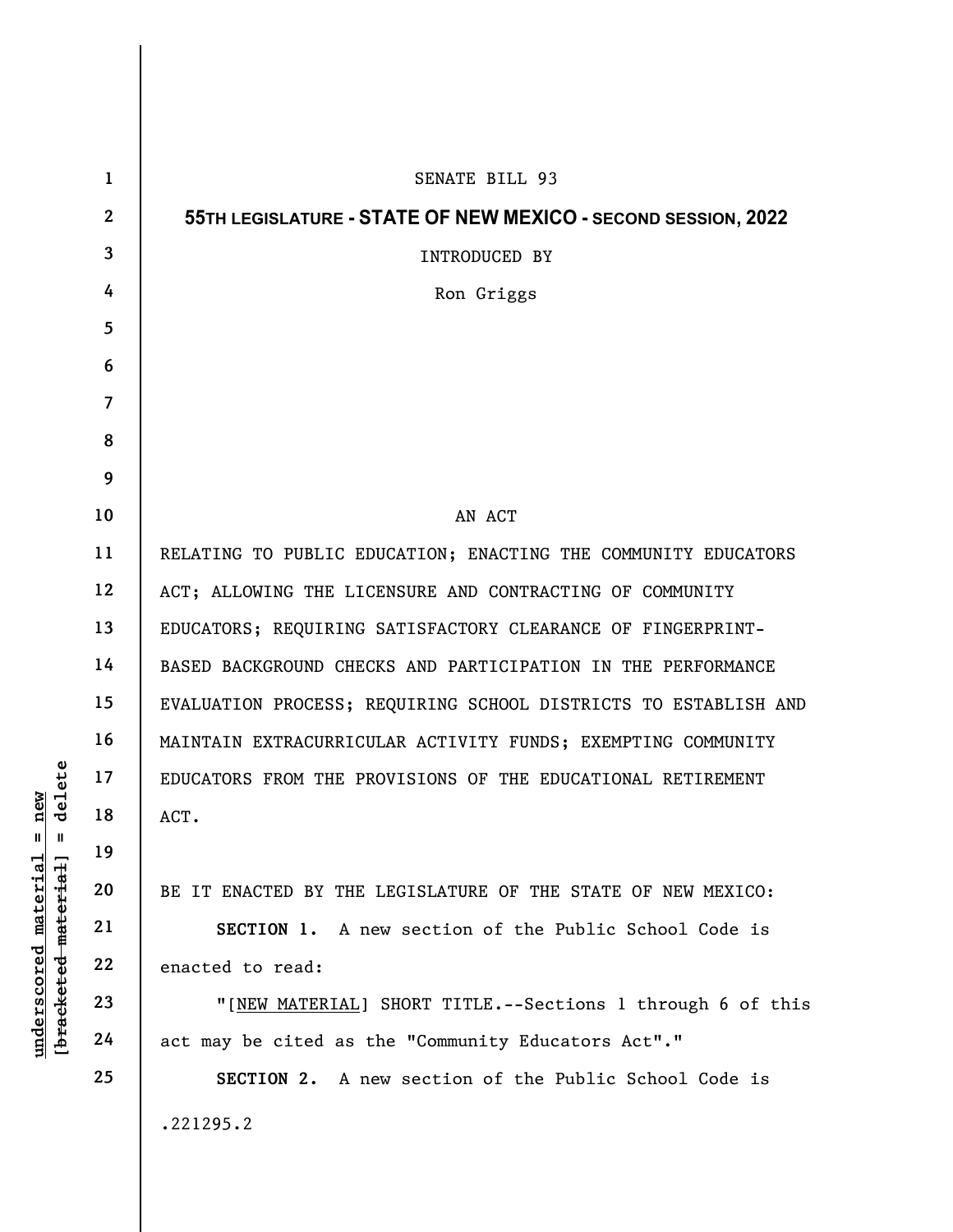1 enacted to read:

underscored material material material material educator material educator."<br>
The community educator of the community educator<br>
wedged to the community educator<br>
21 professional, technic<br>
22 educator."<br>
24 enacted to read: 2 3 4 5 6 7 8 9 10 11 12 13 14 15 16 17 18 19 20 21 22 23 24 25 "[NEW MATERIAL] DEFINITIONS.--As used in the Community Educators Act: A. "community educator" means a person who: (1) has current licensure from the department as a community educator; and (2) is not a current teacher or other school employee under the Public School Code; B. "contract for services" means an agreement between the local school board and a community educator for the provision of services pursuant to the Community Educators Act; C. "extracurricular activity" includes all extracurricular activities available within a particular school district; D. "local school board" includes the governing body of a charter school; E. "school district" includes a charter school; F. "services" includes teaching courses in which the community educator has subject-matter expertise; and G. "subject-matter expertise" means the professional, technical or career expertise of a community educator." SECTION 3. A new section of the Public School Code is enacted to read: "[NEW MATERIAL] COMMUNITY EDUCATOR LICENSURE.-- .221295.2  $- 2 -$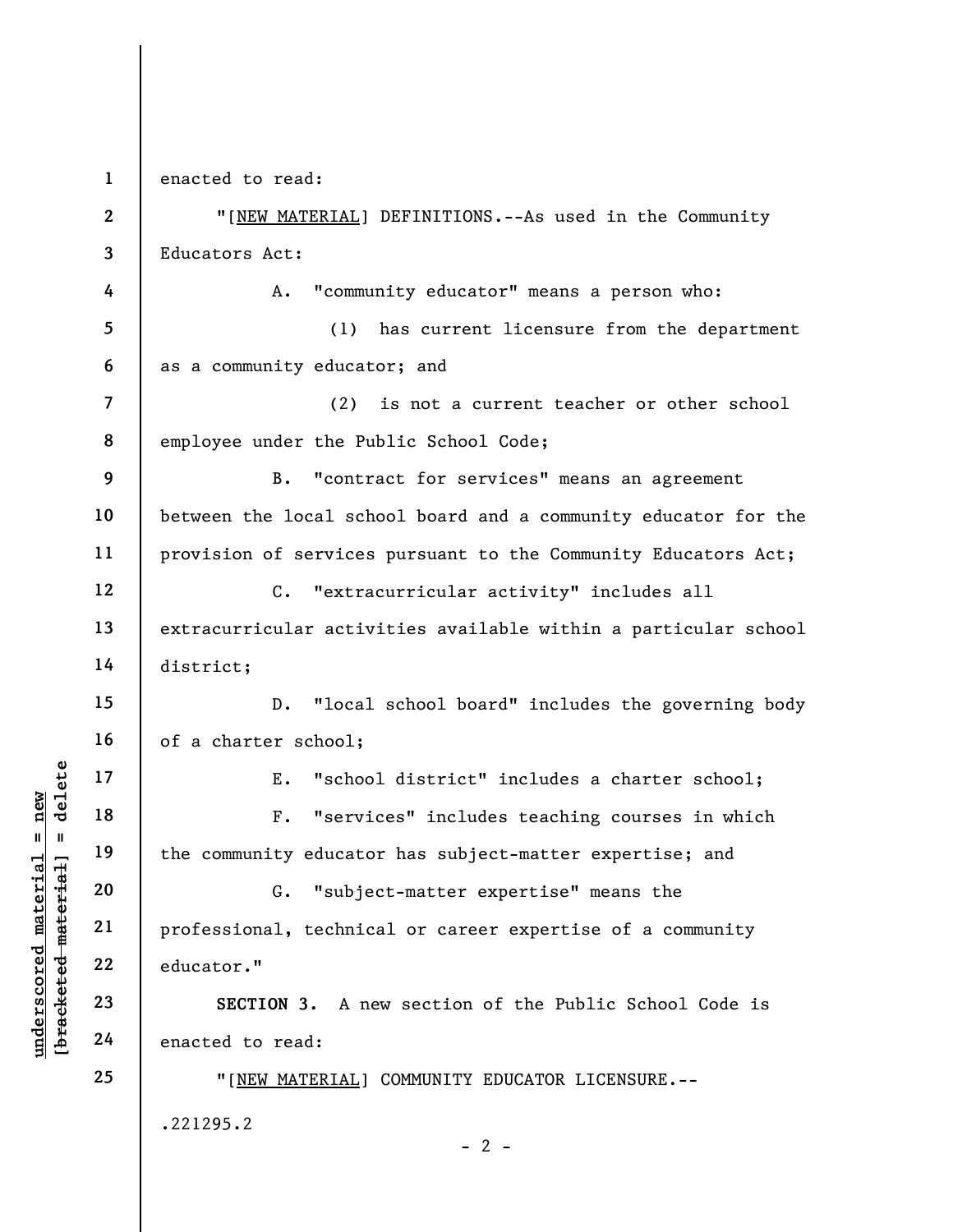underscored material material end and the depart<br>
understand material community Educators A<br>
mentorship program, e<br>
development requireme<br>
22<br>
23<br>
24<br>
immediately preceding 1 2 3 4 5 6 7 8 9 10 11 12 13 14 15 16 17 18 19 20 21 22 23 24 25 A. The department may license as a community educator a person who: (1) has earned at least a bachelor's degree; (2) has a minimum of three years' experience in each area of subject-matter expertise in which the community educator will teach; (3) passes the New Mexico teacher assessments in each area of subject-matter expertise in which the community educator will teach; (4) completes a department-approved pedagogy course provided by the department, a New Mexico public postsecondary educational institution, a school district or regional education cooperative in conjunction with a New Mexico public post-secondary educational institution or another provider approved by the department pursuant to Section 22-10A-7 NMSA 1978; and (5) meets any other requirements established by rule by the department to carry out the provisions of the Community Educators Act, including participation in the same mentorship program, evaluation and other professional development requirements as level one teachers; or (6) has held a valid teacher license from any other state or territory of the United States within the immediately preceding ten years from the date of the person's application for a community educator license; provided that the .221295.2  $-3 -$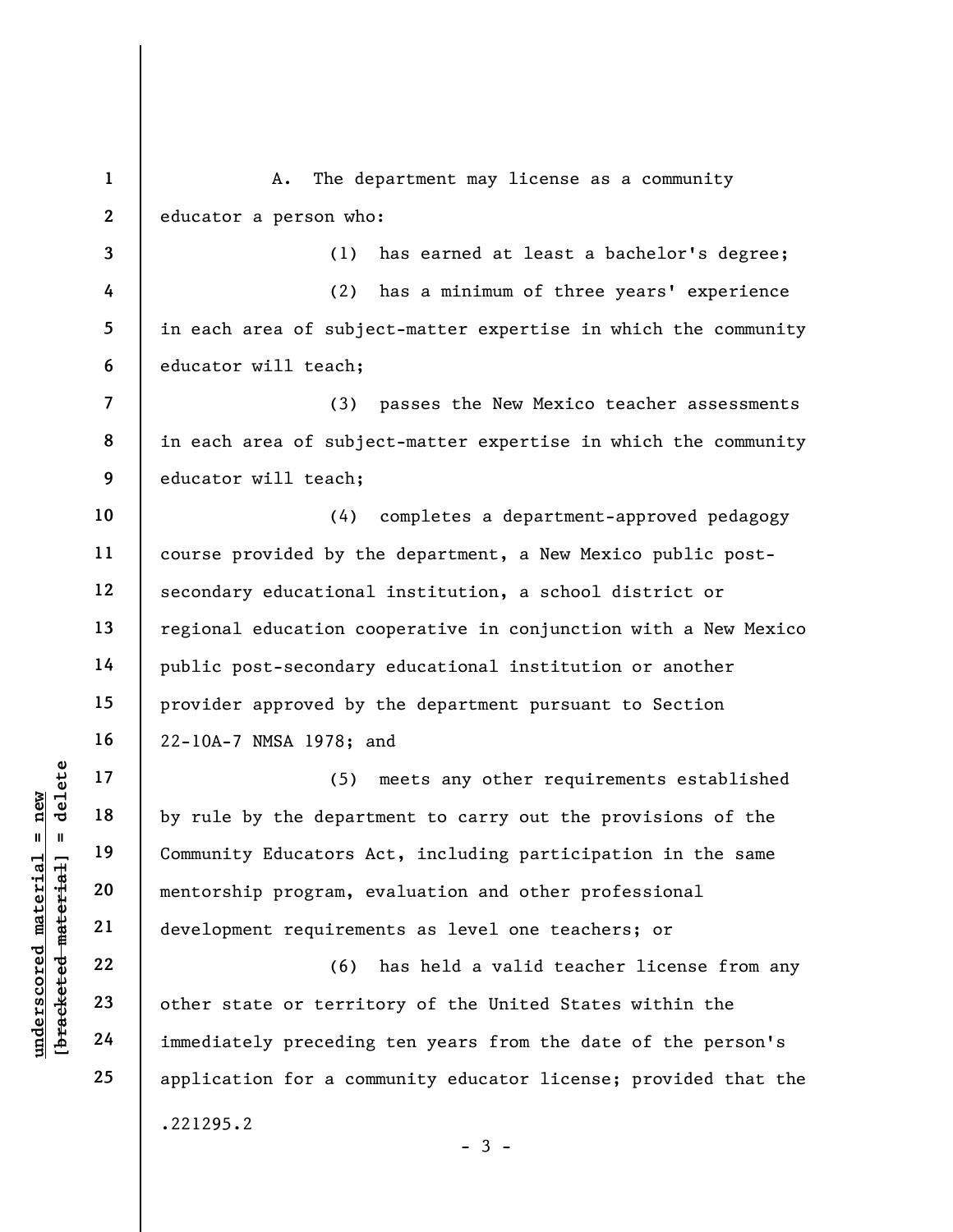person last taught at the secondary level and the courses taught were the same or substantially similar to the course the person is hired to teach.

B. A community educator teacher's license shall be valid for two years and shall expire after the two-year period. If qualified, the community educator may apply for a level one, two or three alternative license or a level one, two or three teacher's license according to provisions of the School Personnel Act and an endorsement in the subject area taught, according to department rule."

SECTION 4. A new section of the Public School Code is enacted to read:

"[NEW MATERIAL] LOCAL SCHOOL BOARD--COMMUNITY EDUCATOR CONTRACT FOR SERVICES--SALARY.--

understating the same provided material of through the same processed material through the same processed material community educator respectively.<br>
The community educator respectively.<br>
The community educator respectively A. A local school board may enter into a contract for services with a community educator; provided that the local superintendent provides to the local school board a signed statement stating that a fully licensed instructor was sought through the same procedures that the school district uses to recruit for any teacher vacancy and one was unavailable.

B. The contract for services shall provide that the community educator render services to students in grades seven through twelve only.

C. The community educator shall provide services not to exceed one-half of a full-time teacher's workload. A .221295.2  $- 4 -$ 

1

2

3

4

5

6

7

8

9

10

11

12

13

14

15

16

17

18

19

20

21

22

23

24

25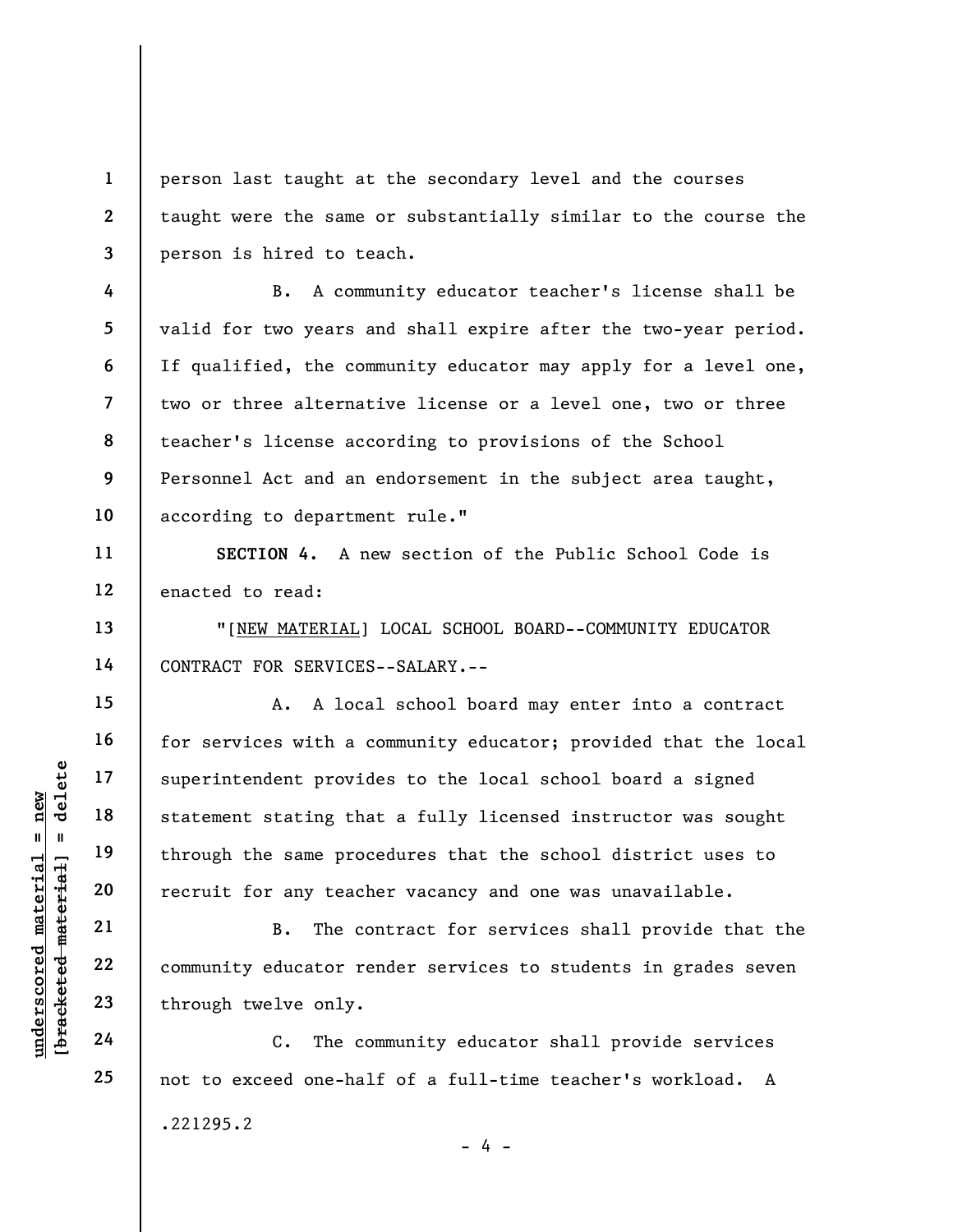under any agreement to the contrate material of the contrate and the contrate material contrate and the contrate and the contrate and the contrate and the contrate and the contrate and the contrate and the contrate and the 1 2 3 4 5 6 7 8 9 10 11 12 13 14 15 16 17 18 19 20 21 22 23 24 25 local school board shall not have more than ten percent of any school's classes taught by community educators. D. The amount of compensation to be received by the community educator shall be one hundred fifty dollars (\$150) per week per class period taught. E. An amount equal to the amount of compensation paid pursuant to Subsection D of this section shall be contributed by that school district to the extracurricular activity fund pursuant to Section 5 of the Community Educators Act. F. The contract for services shall specify that the community educator is ineligible for: (1) health plan benefits; (2) the accrual of service credit or employee or employer contributions under the Educational Retirement Act; (3) any compensation other than the amount specified in the contract for services; and (4) tenure under any law or rule or tenure under any agreement to which the community educator is not an individually named party. G. The terms of the contract for services and any renewal of the contract for services shall not exceed one school year. If, after two years of employment, the community educator wishes to continue employment as a teacher in the same school and school district, the community educator may apply .221295.2  $- 5 -$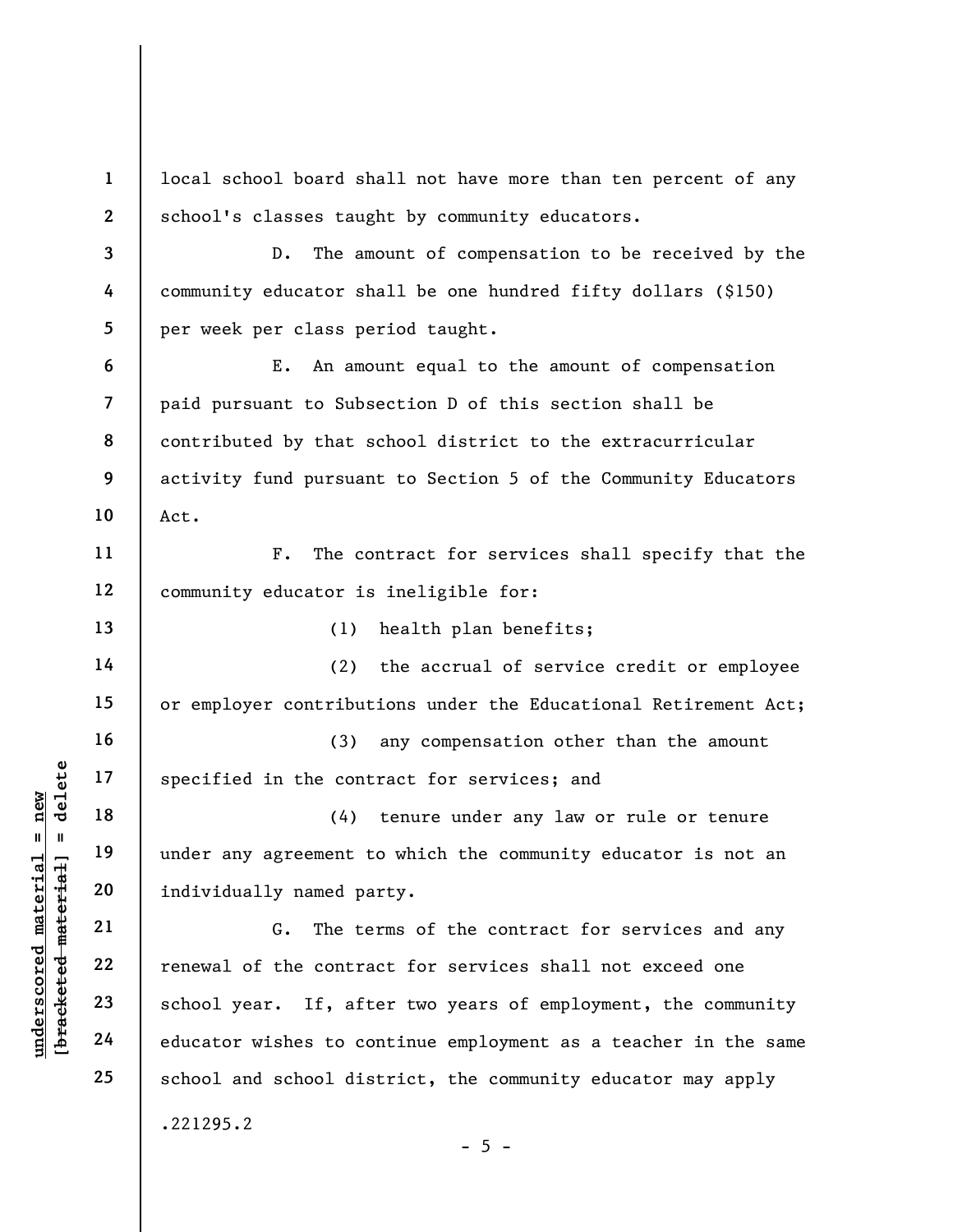for an alternative teaching license or a level one, two or three teacher's license. The department shall establish an expedited process for community educator licensure application for an alternative level one, two or three license, depending upon the community educator's performance, experience and qualifications.

7 8 9 H. A local superintendent may terminate the contract for services without cause at any time during the contract period.

10 11 12 I. A local school board may include in the contract for services additional terms not in contravention of the Community Educators Act."

SECTION 5. A new section of the Public School Code is enacted to read:

"[NEW MATERIAL] EXTRACURRICULAR FUNDS--USES.--

underscored material = new [bracketed material] = delete A. Each school district shall establish and maintain an extracurricular activity fund. Money in the fund shall consist of contributions to the fund pursuant to Subsection E of Section 4 of the Community Educators Act. Money in an extracurricular activity fund shall be expended by that school district for the purpose of developing, funding and maintaining extracurricular activities.

B. A local school board shall develop a list each semester that contains ten extracurricular activities that are offered within the school district to be eligible for funding .221295.2  $- 6 -$ 

1

2

3

4

5

6

13

14

15

16

17

18

19

20

21

22

23

24

25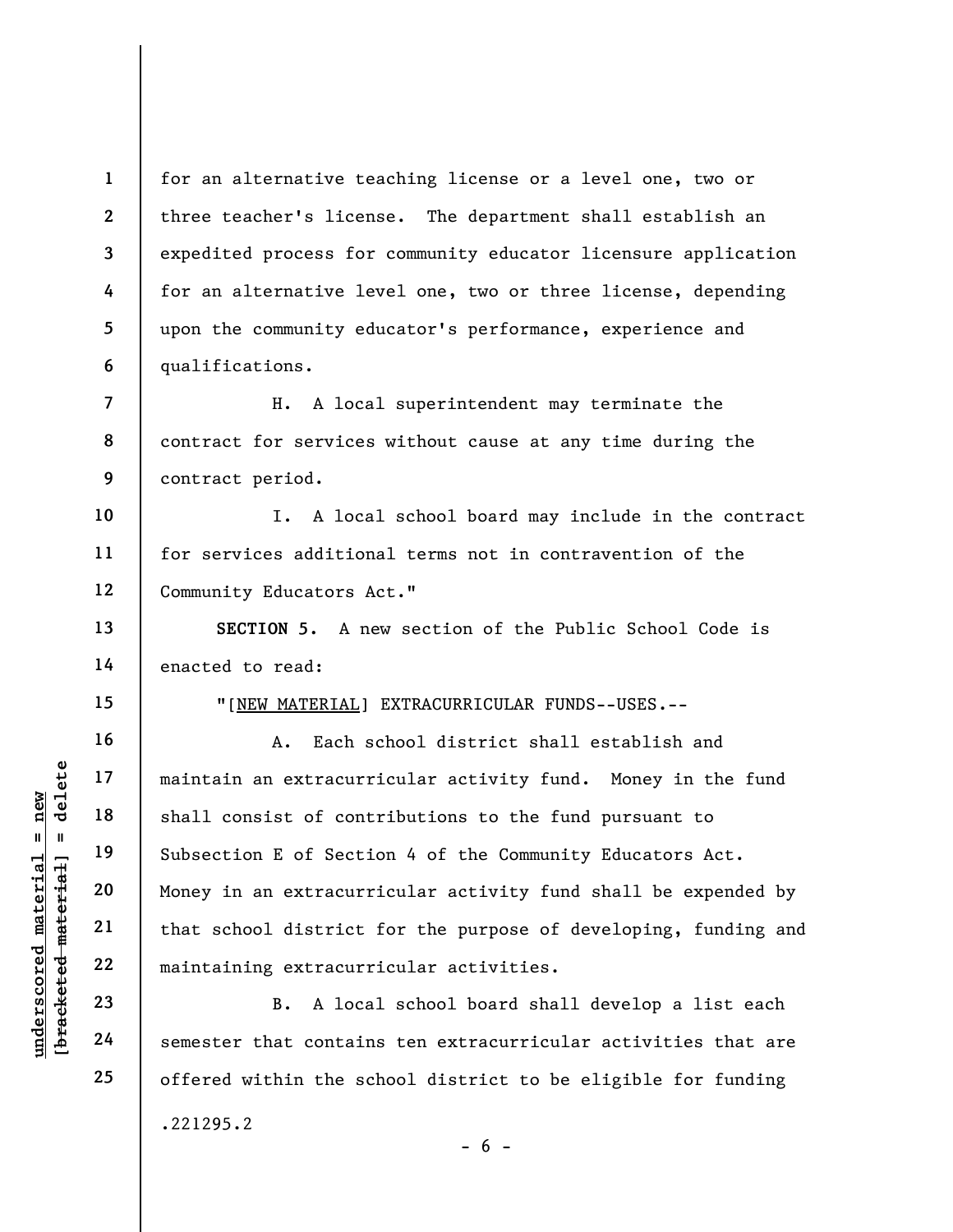pursuant to Subsection A of this section. An extracurricular activity shall not be on the list for consecutive semesters. If a school district does not offer ten or more extracurricular activities per semester, the school district may adjust the number of extracurricular activities on the list.

C. Each semester, the local school board shall provide the list of extracurricular activities to the school district to distribute to each community educator within the school district. Each community educator shall elect one extracurricular activity to receive funding in an amount equal to the amount contributed by the school district on that community educator's behalf pursuant to Subsection E of Section 4 of the Community Educators Act, and funding shall be distributed by the school district accordingly to develop, fund and maintain that extracurricular activity.

UNE DESCRIPTER 24<br>
UNE DESCRIPTER 20<br>
UNE DESCRIPTER 20<br>
UNE DESCRIPTER 22<br>
UNE DESCRIPTER 22<br>
UNE DESCRIPTER 23<br>
UNE DESCRIPTER 24<br>
DESCRIPTER 24<br>
DESCRIPTER 24<br>
A. Commun D. After funding is distributed pursuant to this section, if any funding remains in the fund, the school district may expend that excess funding on extracurricular activities, as determined by the school district."

SECTION 6. A new section of the Public School Code is enacted to read:

"[NEW MATERIAL] APPLICABILITY OF SCHOOL PERSONNEL ACT-- BACKGROUND CHECKS--PERFORMANCE EVALUATIONS.--

A. Community educators shall:

(1) satisfactorily clear a fingerprint-based .221295.2

- 7 -

1

2

3

4

5

6

7

8

9

10

11

12

13

14

15

16

17

18

19

20

21

22

23

24

25